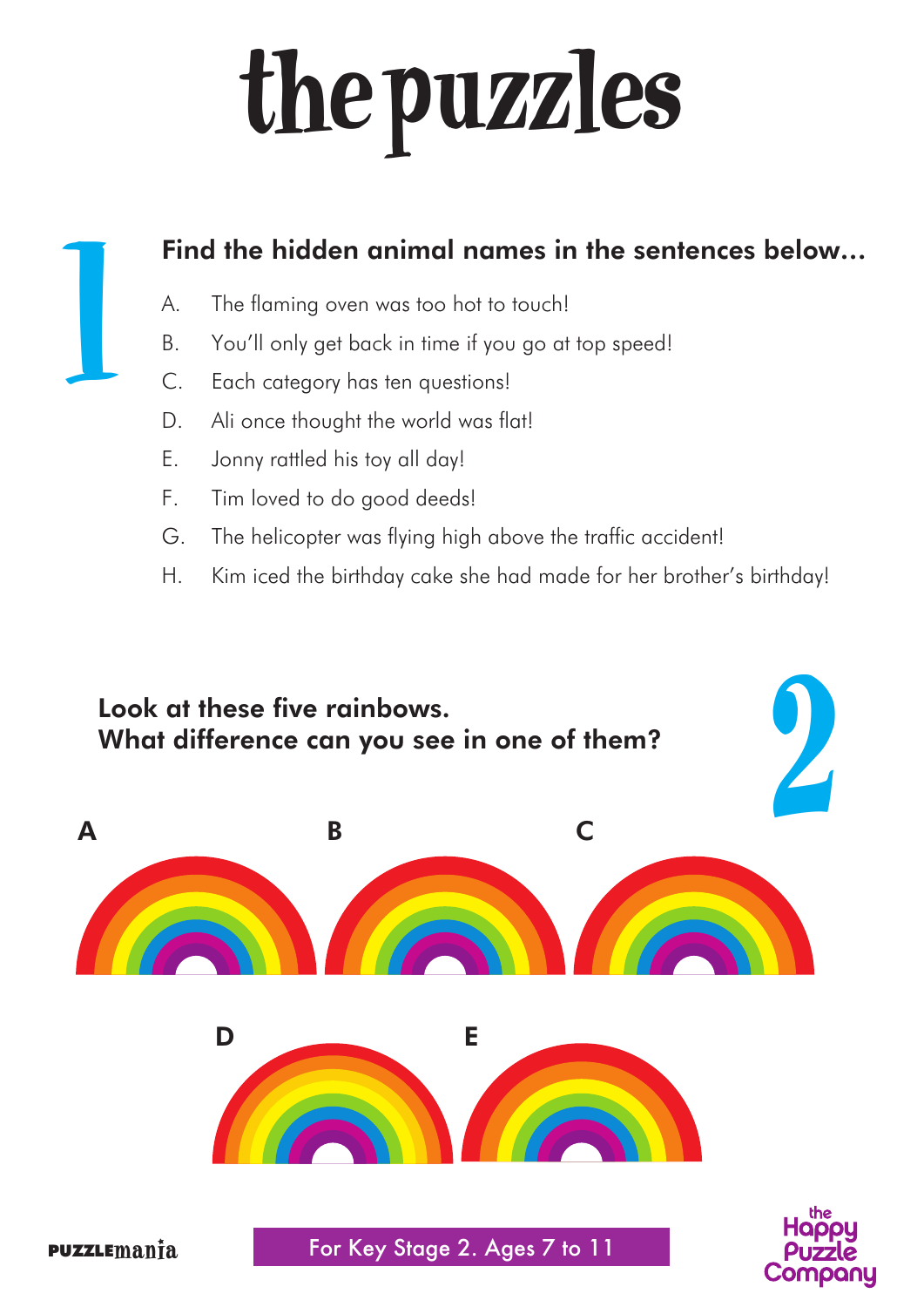

There are six words below. The first half of each word is on top can you match it the other half below?

|  | Comb Merc Hyd Back Arith Pat         |  |
|--|--------------------------------------|--|
|  | iful matic tern ground ination rated |  |





puzzlemania For Key Stage 2. Ages 7 to 11 For Key Stage 2.

? ?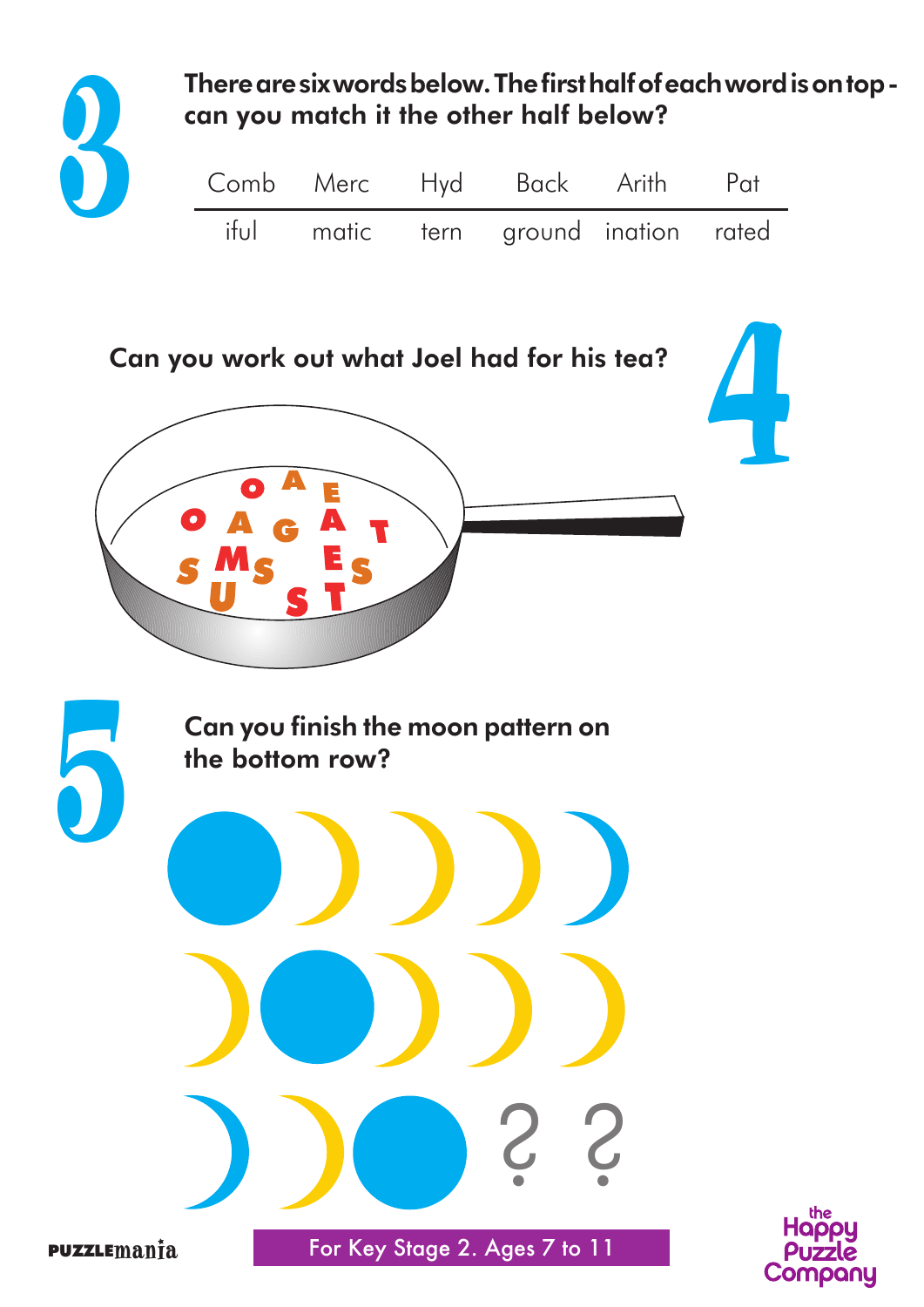How many notches must the cogs turn in order to drop the ball into the bowl?



Put the hands on the clock based on the digital time underneath, but as if you were looking at the clock in a mirror!













6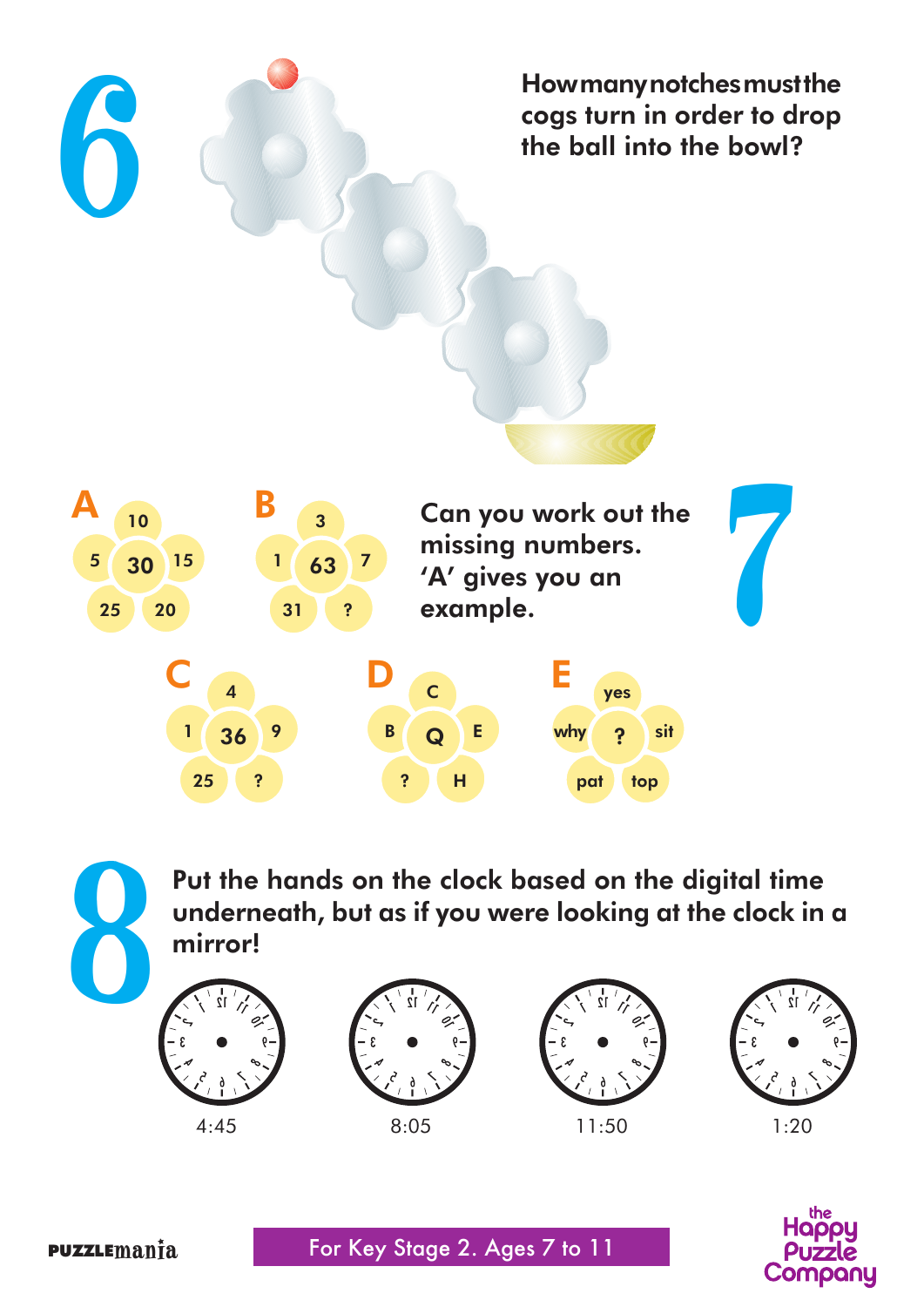

What percentage of the<br>dots are blue?



Fill out the missing letters to find the missing word!



Fill out the missing letters to find the missing word!





11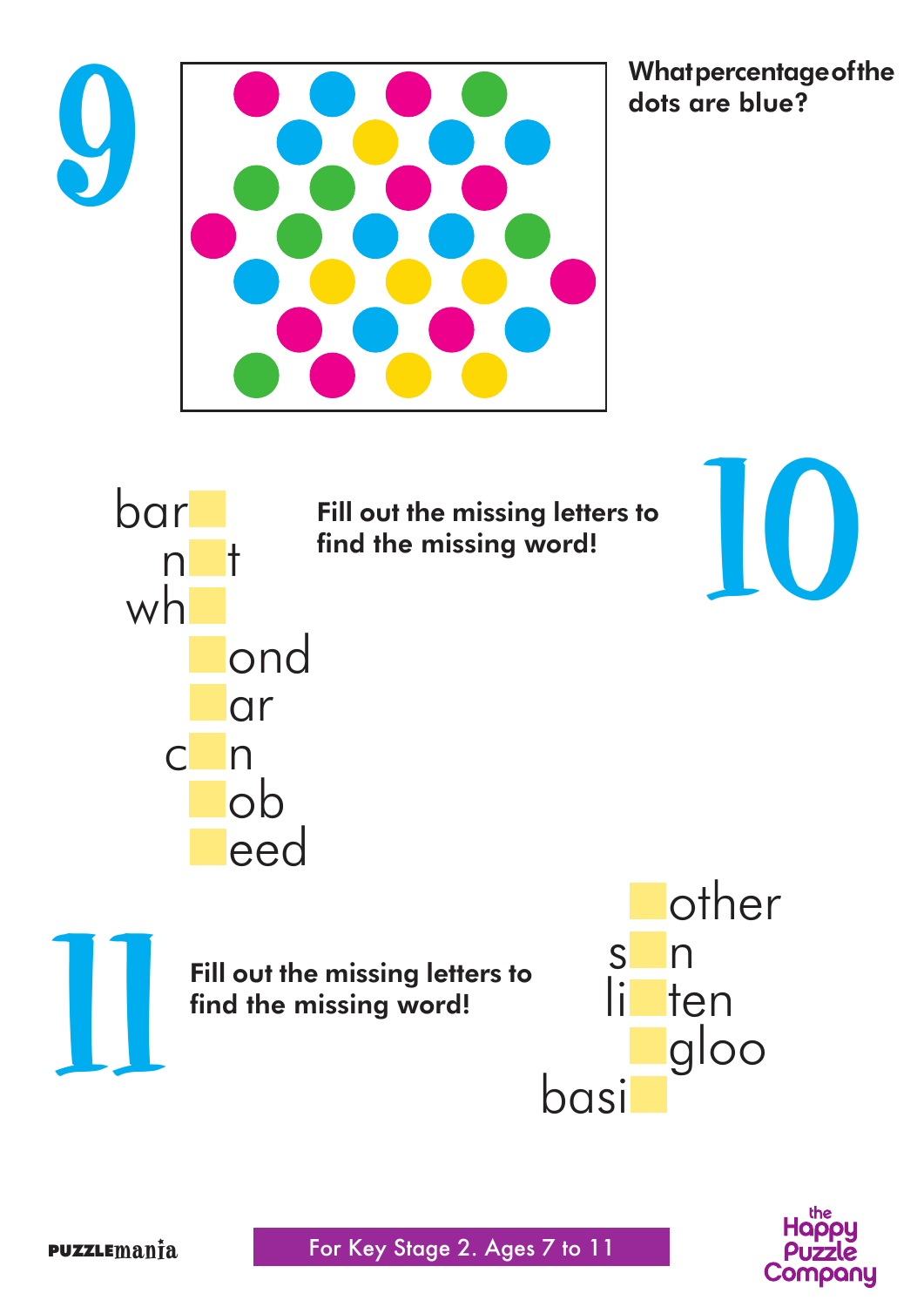## Visual Memory Games!

Here is a series of six images. Take each one in turn and give yourself 30 seconds to stare at the picture and take in all of the information that you can see. Then turn over the page and give yourself 15 seconds to try and answer the question about the picture. The answers are at the back of the book!



14 image 3



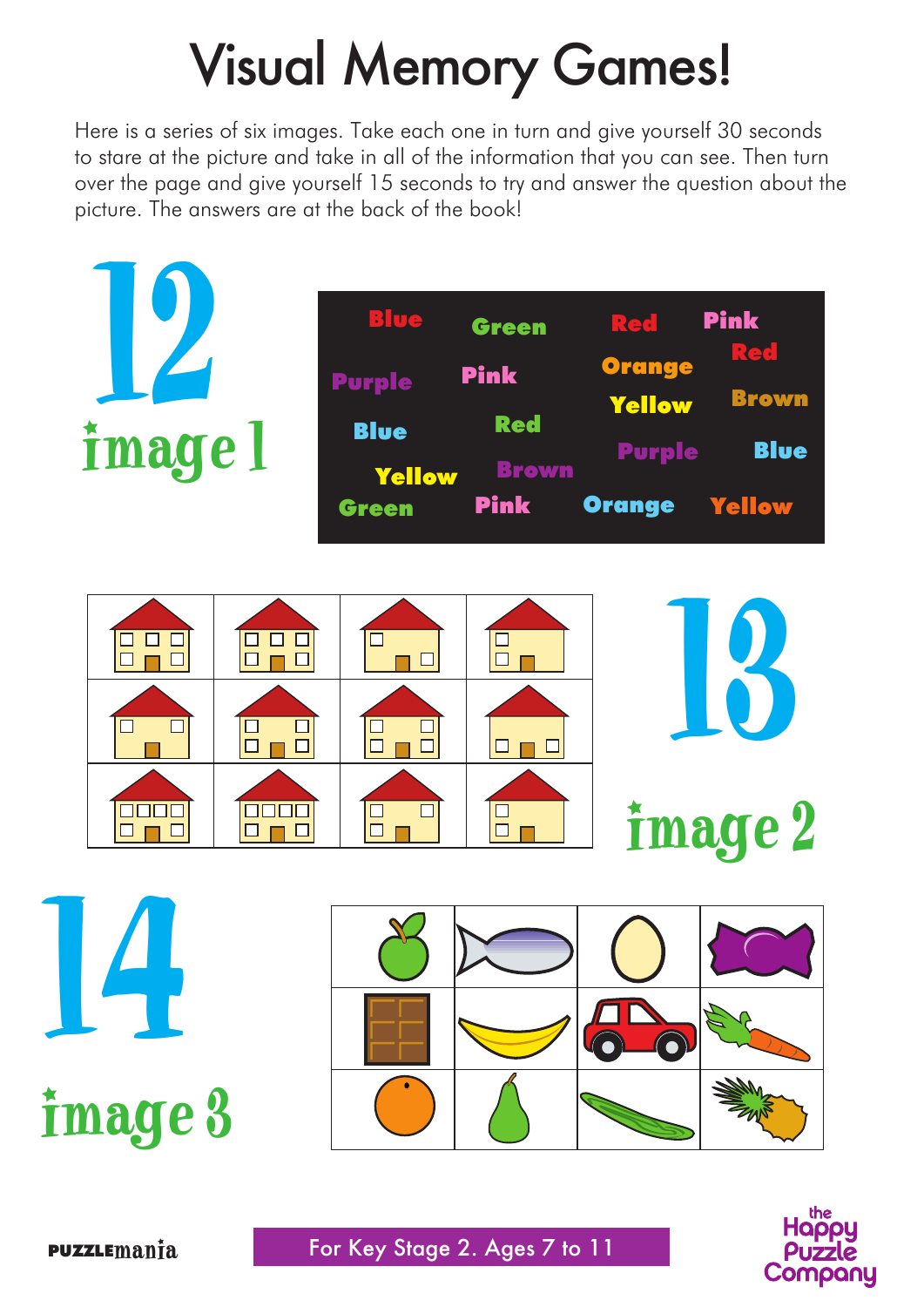







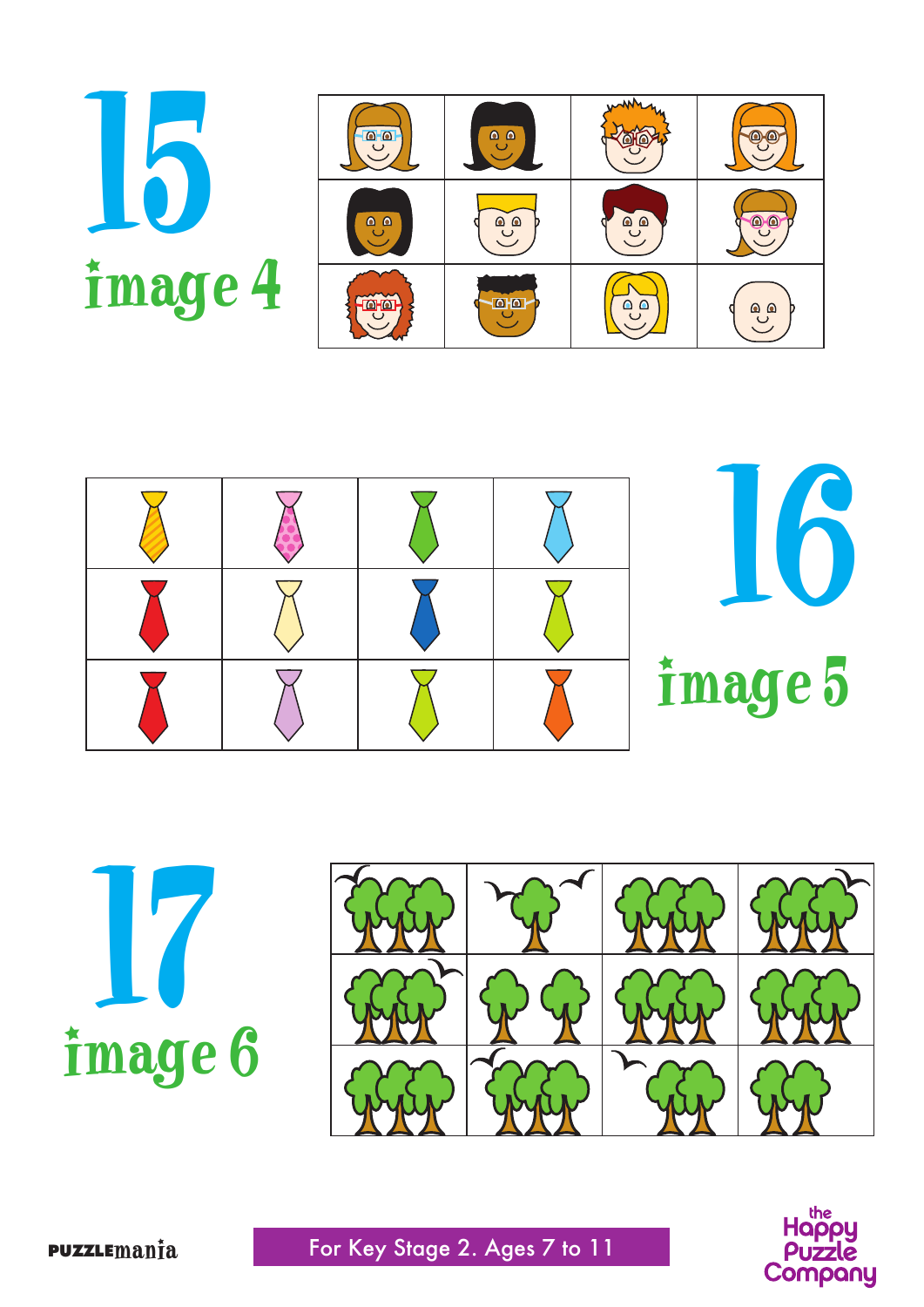#### question for image 1:

How many of the words in the grid were printed in a colour that did not match the word shown?

#### question for image 2:

Starting with the highest number, put the three rows (top row, middle row, bottom row) in the right order, according to the total number of windows shown in each row.

#### question for image 3:

How many of the items in the grid contain a letter 'A' in their name?

#### question for image 4:

How many of the people wearing glasses also have blue eyes?

#### question for image 5:

Describe the tie in each of the four corners of the grid.

#### question for image 6:

How many of the images in the grid contained less than three trees and at least one bird?

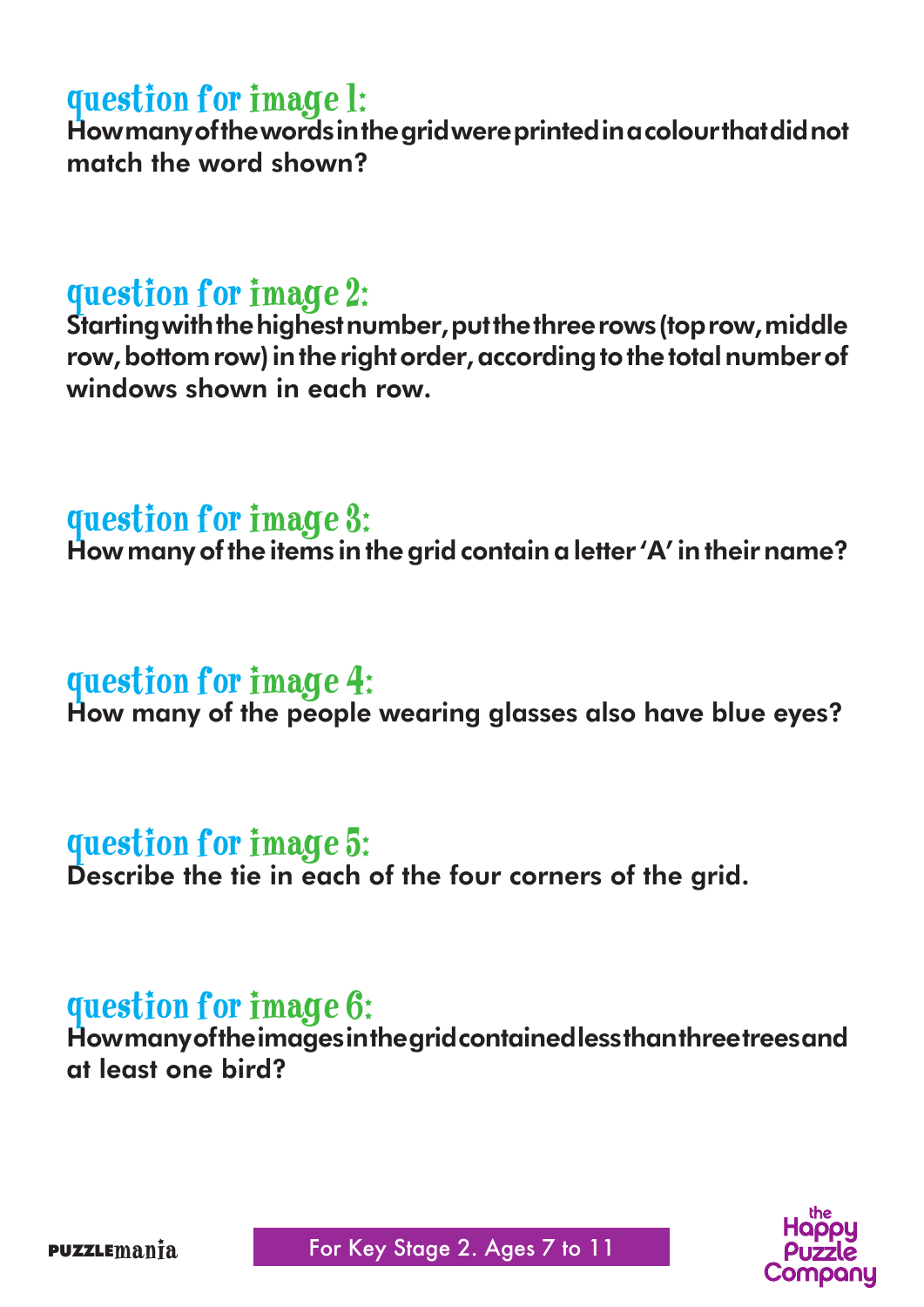### Codebreaker Puzzles!



Can you work out the following text messages by looking at the keypad on the telephone.

343 968 92824 843 36682255 1862824 8447 238376666?



4 26 7866464 3483 6468837 5283!

753273 226 968 4483 63 2 2255! 4 6333 86 275 968 766384464.



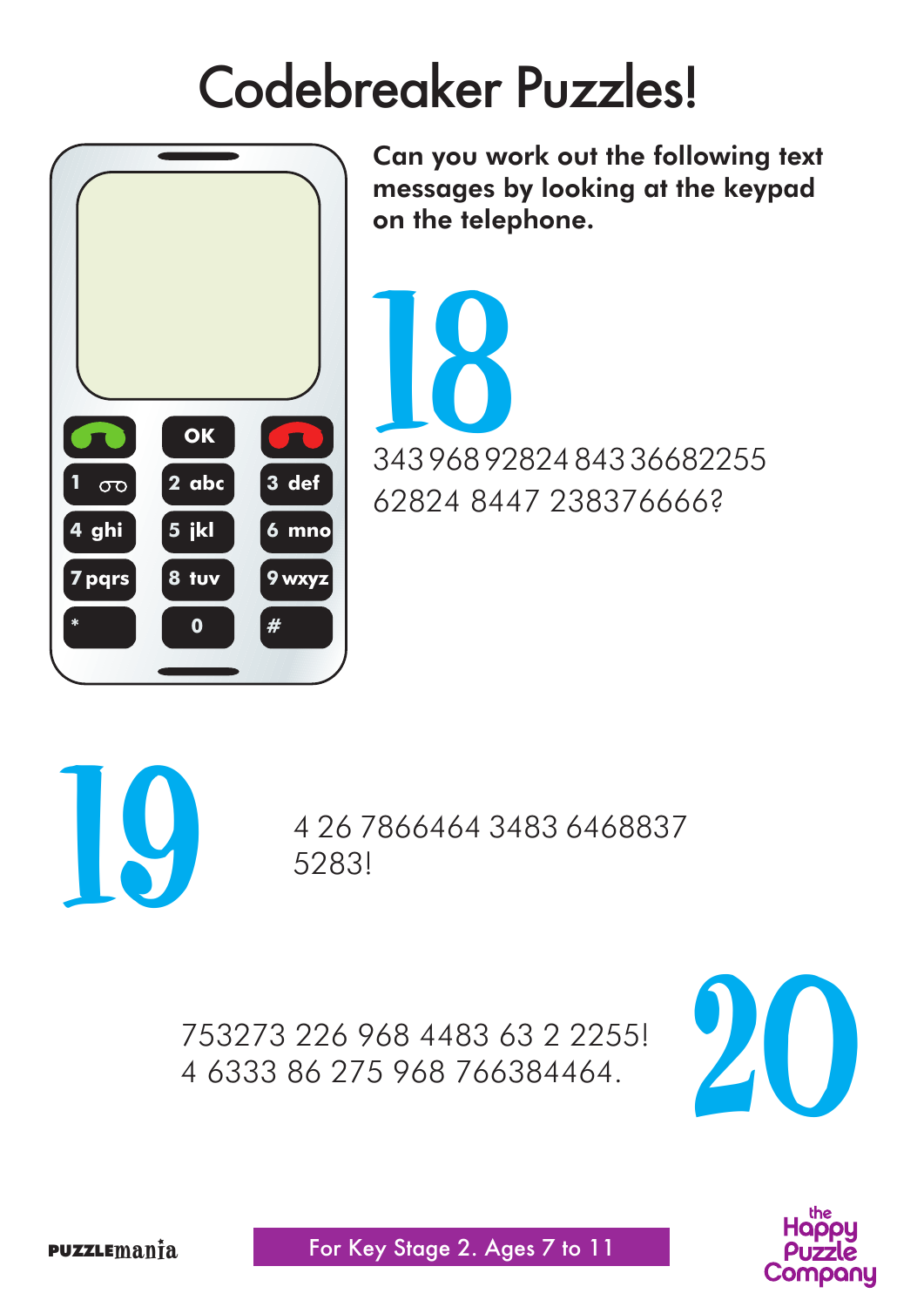

48 five-a-side football teams enter the Palace Cup. There are six teams in each play-off group. The teams must play each of their group opponents twice. The winners then play a quarter-final followed by a semi-final and the final.

21

#### How many games will the winning team have played?



Martin is a scout leader and is taking his scouts on a mountain hike. He has made 6 marmalade sandwiches, 7 jam sandwiches and 5 tuna sandwiches and he has used 2 slices of bread per sandwich.

#### How many slices of bread has Martin used in total?

There are 8 slices of bread in each loaf, how many loafs has Martin used to make the scouts sandwiches?

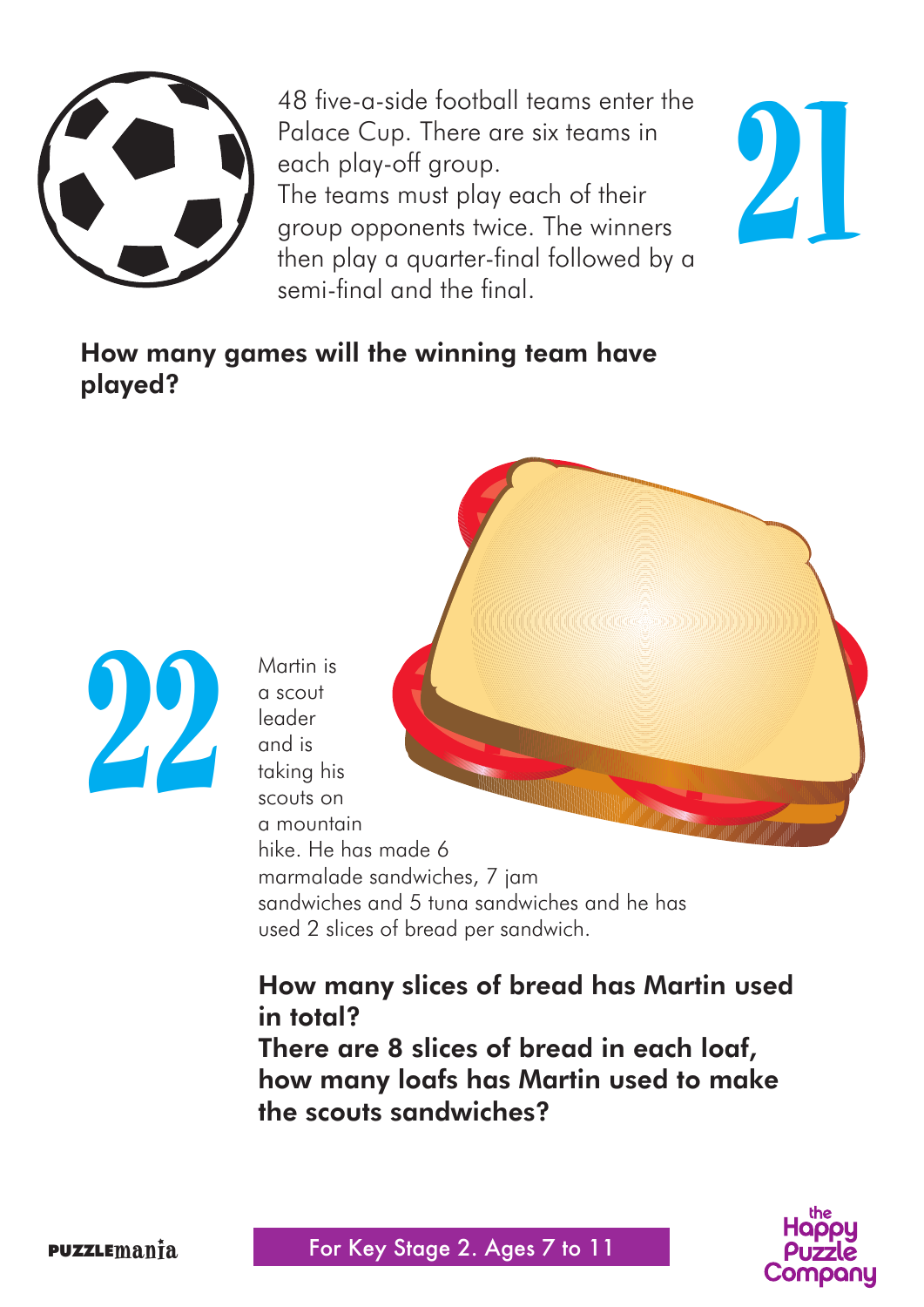



Can you place six straight lines in the box below so that each smiley face is inside a triangle?



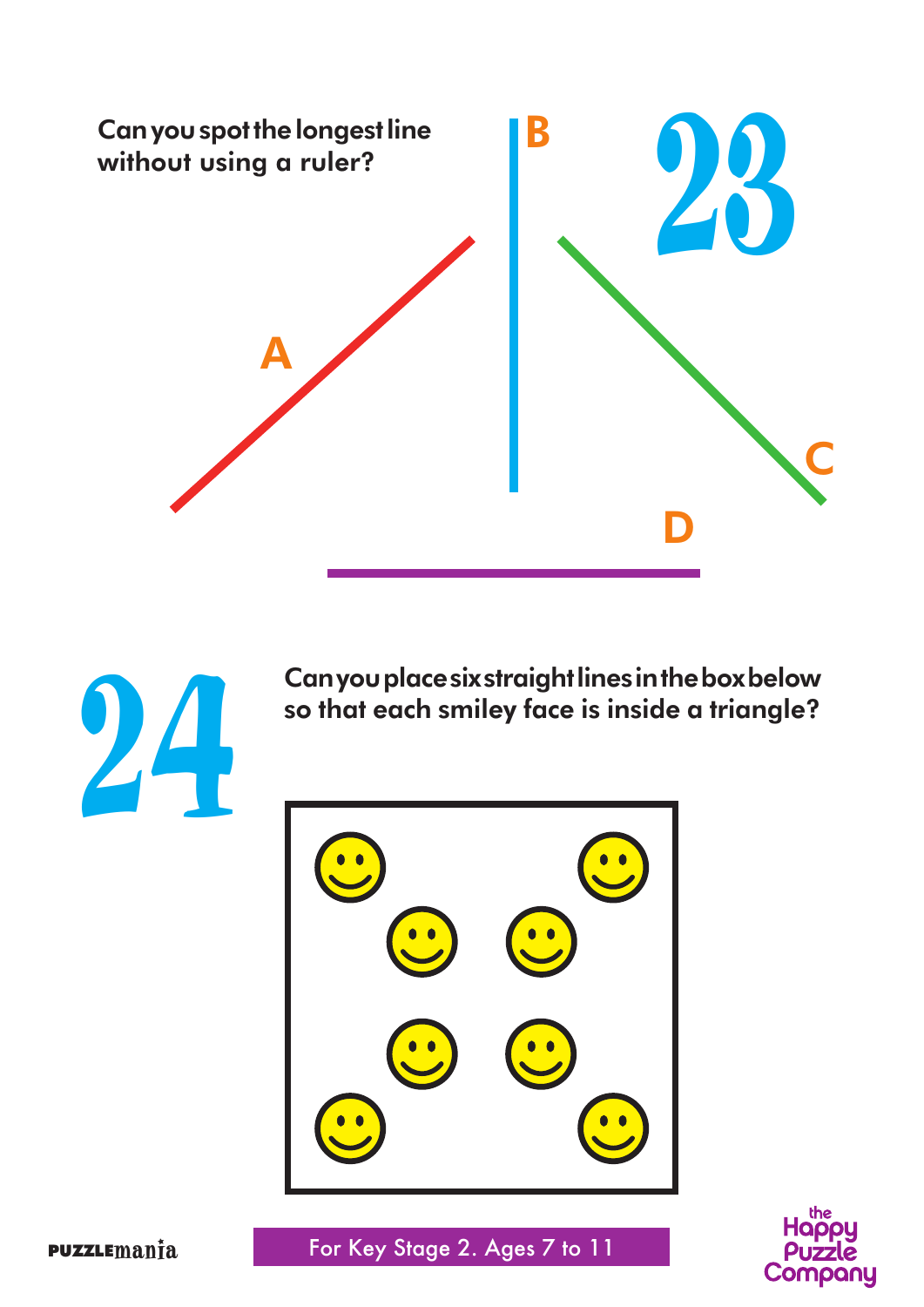#### Which option should go at the bottom?











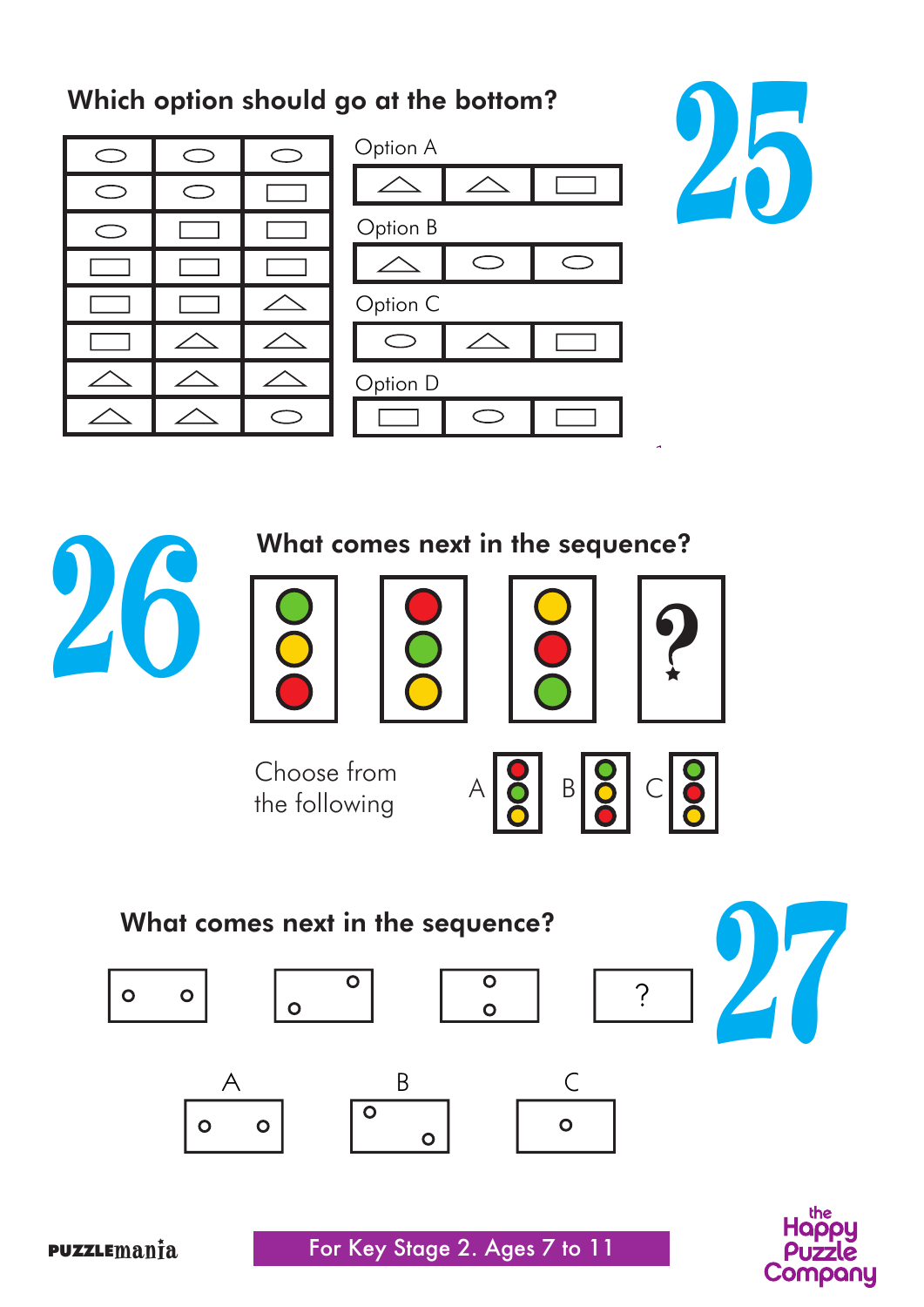## 28 ? What colour is the missing square?

#### For puzzles 29-31, read through each of the sentences below and then time yourself 30 seconds to try and work out the answer!



Paul is 5 and goes to bed at 6 o'clock every evening. His older sister Olivia is 7 and doesn't go to bed untill 7 o'clock. Melanie is 13 and goes to bed two and a half hours after Paul. Stephen is 9 and goes to bed one hour after Olivia. Who goes to bed latest?

Jack has seven pets, and he is taking them for a walk on one long lead. Nearest to Jack is the crocodile. After Snappy the crocodile is a small grey rabbit and next is a giraffe. The last and furthest animal on the lead is a hippopotamus, behind which is a donkey, and behind that a kangaroo and then a shrew. Which animal is two in front of the giraffe?





Laura is given twelve presents at her birthday party on Sunday. She lets her sister open two, and her brother opens four. She then opens one present on the first day, two on the second day, three on the third day etc. How many days will it take for her to open all her presents?

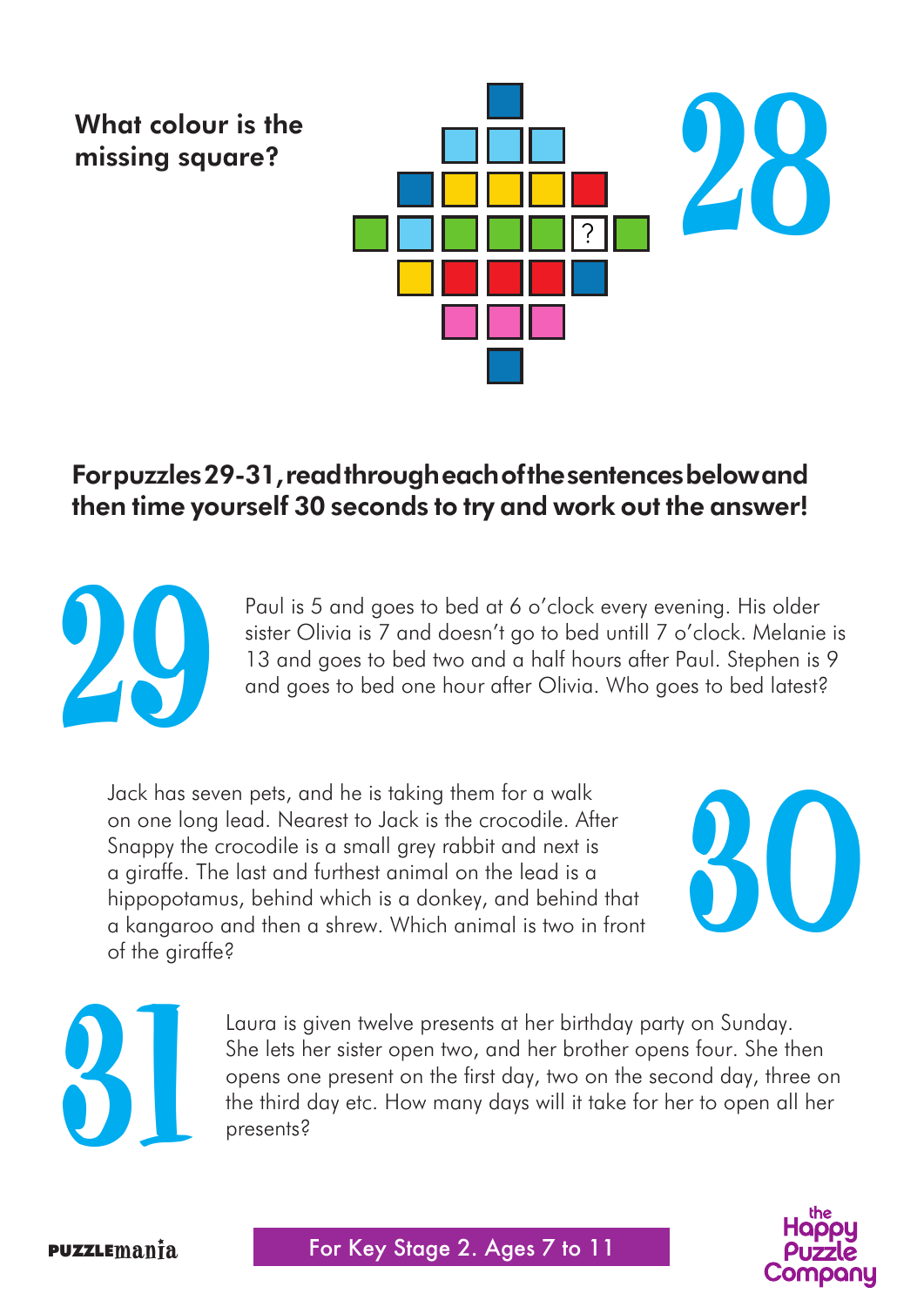## the answers

- A. The **flaming o**ven was too hot to touch! 1
	- B. You'll only get back in time if you **go at** top speed!
	- C. Each **cat**egory has ten questions!
	- D. A**li on**ce thought the world was flat!
	- E. Jonny **rat**tled his toy all day!
	- F. Tim loved to **do g**ood deeds!
	- G. The helicopter was **fly**ing high above the traffic accident!
	- H. Ki**m ice**d the birthday cake she had made for her brother's birthday!
- Rainbow number 4 has an extra line of colour, changing the pattern 2
- Combination, Merciful, Hydrated, Background, Arithmatic, Pattern 3
- 4
	- Sausages and tomatoes
	- Yellow crescent, yellow crescent 5
	- Six notches in total 6
	- $B = 15$  (double the number and add 1 each time),  $C = 16$  (12,22,  $3^{2}$ , 4<sup>2</sup> etc), D = L (jump 1 letter, 2 letters, 3 letters and so on) and  $E =$  any three letter word starting with a 'T'. From the word 'why' each following word starts with the final letter of the previous word. 7



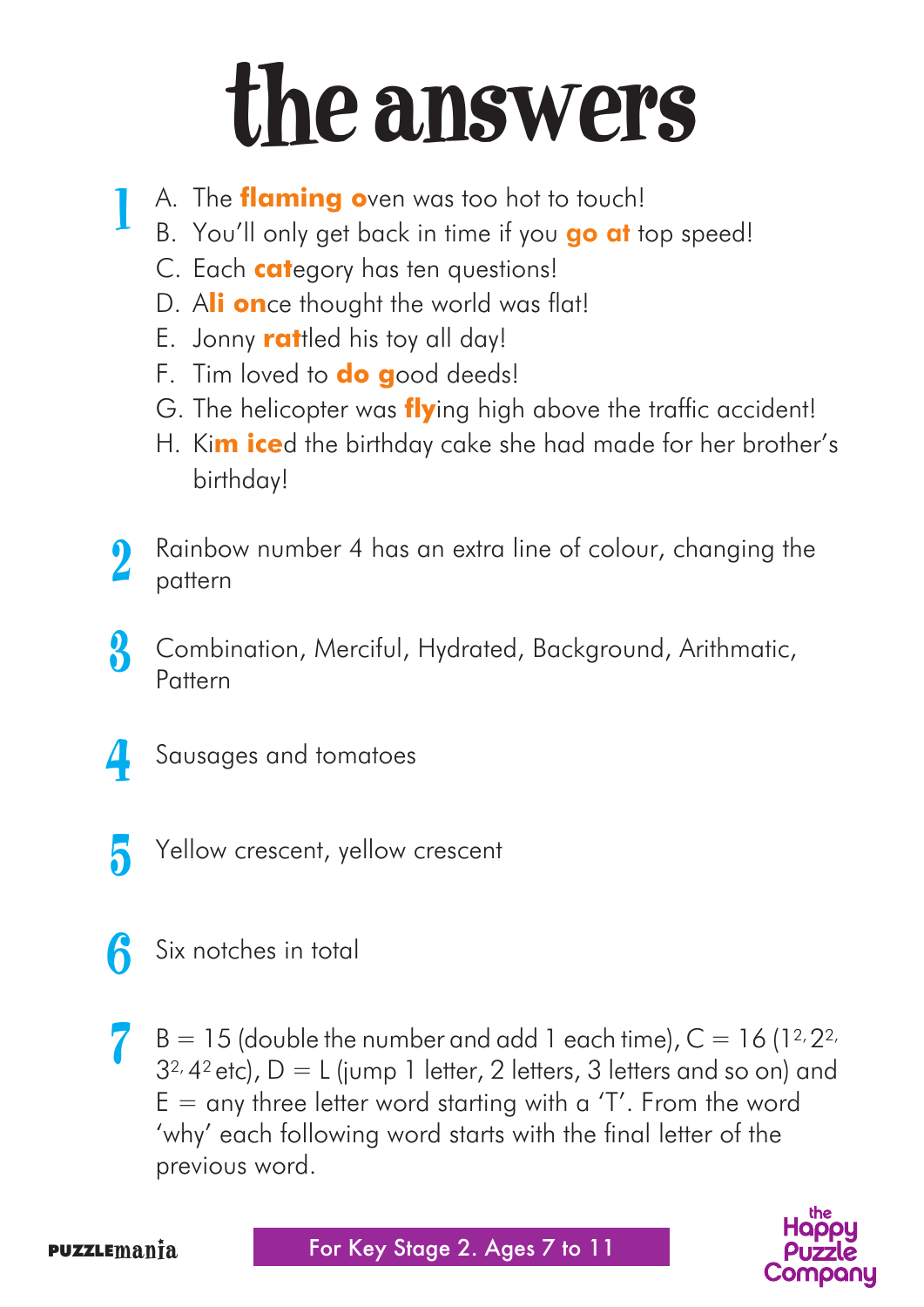

- 30% 9
- KEYBOARD 10
- MUSIC 11
- 12 **image 1:** Five
- **13** image 2: Bottom, Top, Middle
- $\begin{bmatrix} 4 & \text{image 3:} \\ \end{bmatrix}$  Eight
- $15$  image  $4$ : None
- **16 image 5:** Top Left: Yellow with orange stripes. Bottom Left: Plain red. Top Right: Plain light blue. Bottom Right: Plain orange.
- $\int$  image  $6$ : Two
- Did you watch the football match this afternoon? 18